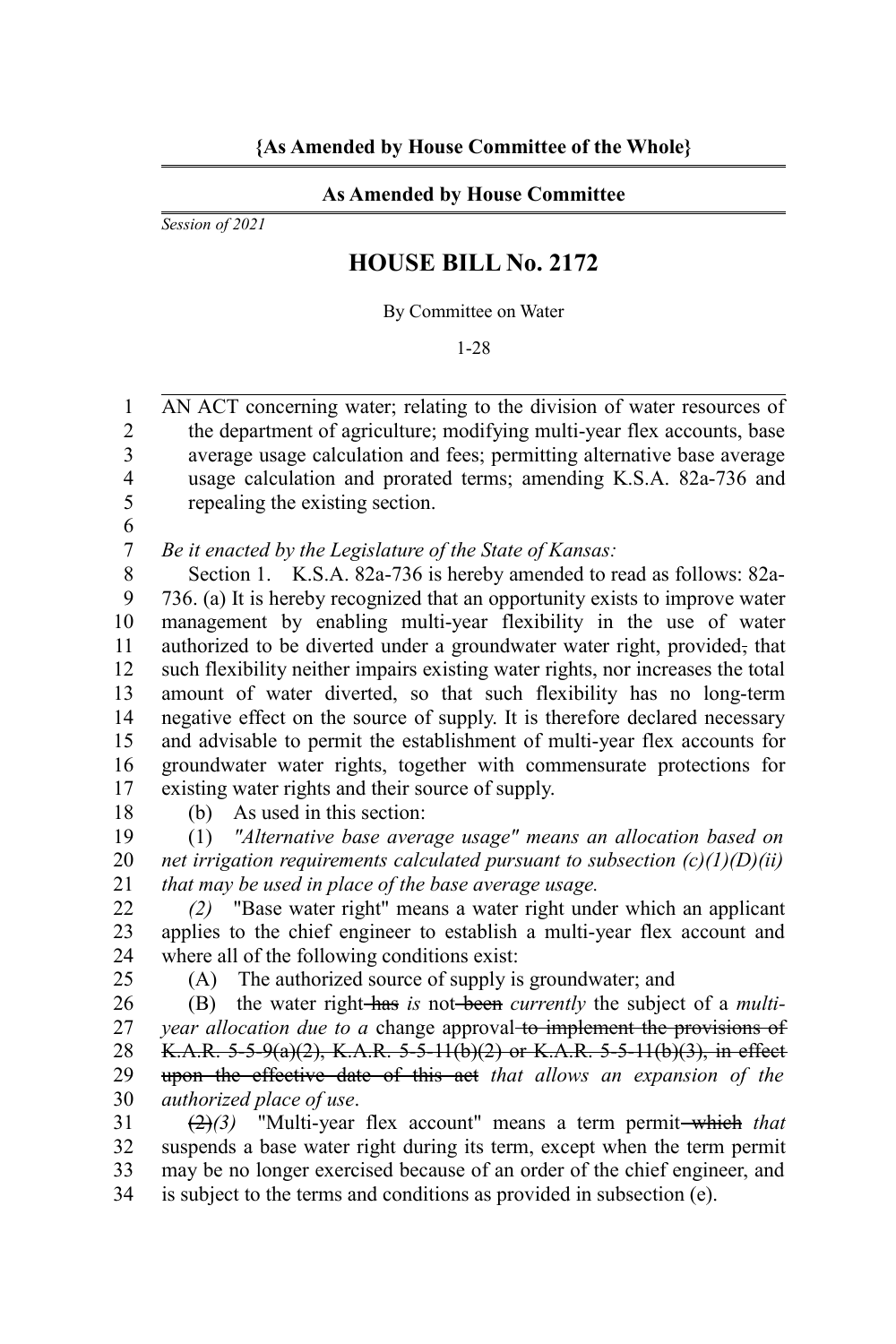(3)*(4)* "Base average usage" means: (A) The average amount of water actually diverted for a *the authorized* beneficial use under the base water right during calendar years 2000 through 2009, excluding*:* 1 2 3

*(i)* Any amount diverted in any such year that exceeded the maximum annual quantity of water *amount* authorized by the base water right; or 4 5

6

*(ii) any amount applied to an unauthorized place of use; and*

*(iii) diversions in calendar years when water was diverted under a multi-year allocation with an expansion of the authorized place of use due to a change approval;* 7 8 9

(B) *if water use records are inadequate to accurately determine actual water use or upon demonstration of good cause by the applicant, the chief engineer may calculate the base average usage with less than all 10 calendar years during 2000 and 2009 if it is determined that approval of such a multi-year flex account would be in the public interest. In no case shall the base average usage be calculated with less than five calendar years during 2000 and 2009; or* 10 11 12 13 14 15 16

*(C)* if the holder of the base water right shows to the satisfaction of the chief engineer that water conservation reduced water use under the base water right during calendar years 2000 through 2009, then the *base* average amount of water actually diverted for a beneficial use under the base water right during *usage shall be calculated with* the five calendar years immediately before the calendar year when water conservation began<del>, excluding any amount used in any such year that exceeded the</del> amount authorized by the base water right. 17 18 19 20 21 22 23 24

(4)*(5)* "Chief engineer" means the chief engineer of the division of water resources of the department of agriculture. 25 26

(5)*(6)* "Flex account acreage" means the maximum number of acres lawfully irrigated during a calendar year<del> when no term, condition or</del> limitation of the base water right has been violated*, except for any acres irrigated under a multi-year allocation that allowed for an expansion of the authorized place of use due to a change approval* and either *any* of the following conditions is are met: 27 28 29 30 31 32

33

(A) The calendar year is 2000 through 2009; $-\theta$ 

(B) if water conservation reduced water use under the base water right during calendar years 2000 through 2009, the calendar year is a year within the five calendar years immediately prior to the calendar year when water conservation began*; or* 34 35 36 37

*(C) if an application to appropriate water was approved after December 31, 2004, the calendar year is any during the perfection period*. 38 39

(6)*(7)* "Net irrigation requirement" means the net irrigation requirement for 50% chance rainfall of the county that corresponds with the location of the authorized place of use of the base water right as provided in K.A.R. 5-5-12, on the effective date of this act. 40 41 42 43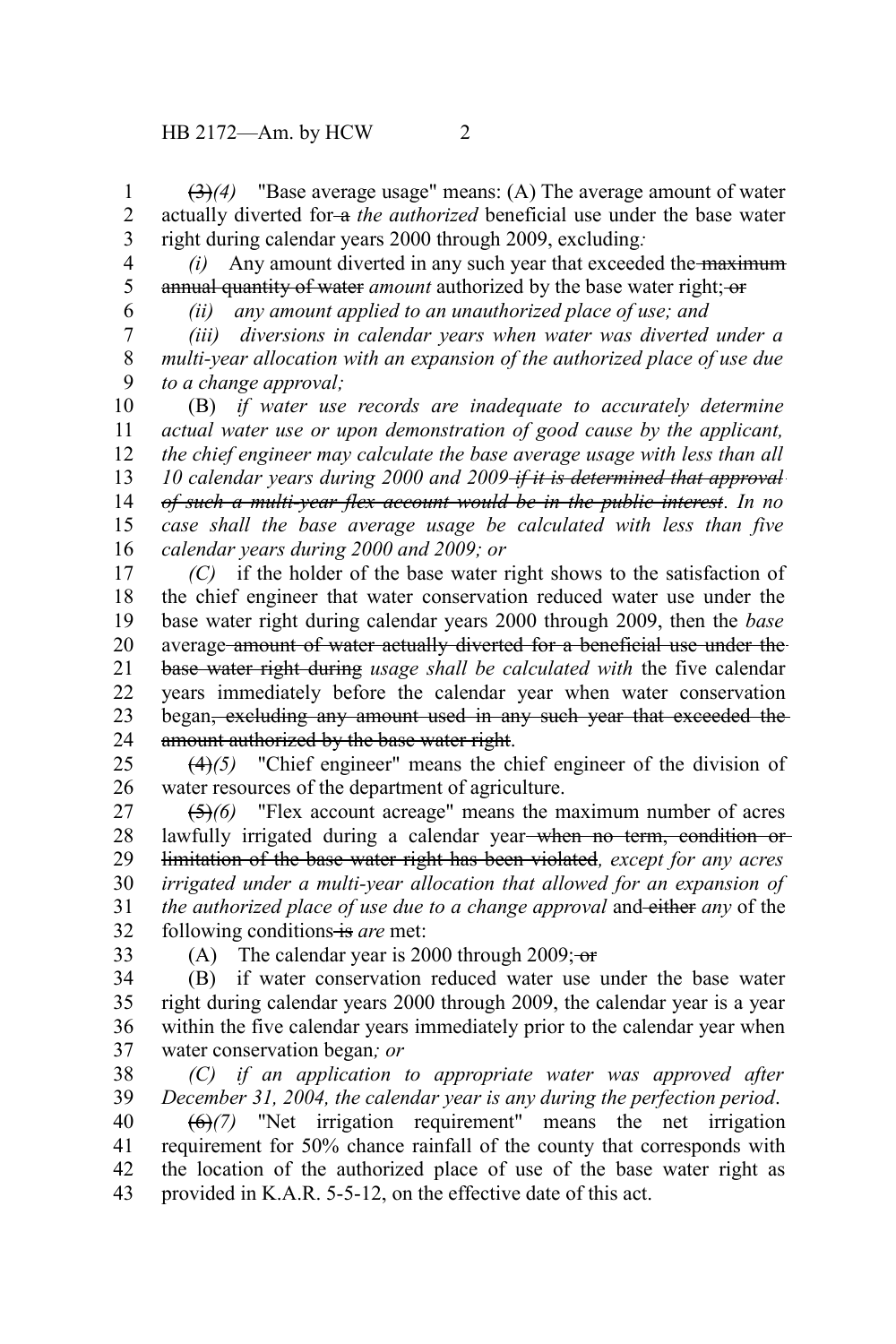(c) (1) Any holder of a base water right that has not been deposited or placed in a safe deposit account in a chartered water bank may establish a multi-year flex account where the holder may deposit, in advance, the authorized quantity of water from such water right for any five consecutive calendar years, *except when the chief engineer determines a shorter period is in the public interest,* **necessary for compliance with a local enhanced** management area or  $\{an\}$  intensive—use groundwater  $\{use control\}$ **area and the corrective controls in the area do not prohibit the use of multi-year flex accounts, and** subject to all of the following: 1 2 3 4 5 6 7 8 9

(A) The water right must be vested or shall have been issued a certificate of appropriation; 10 11

(B) the withdrawal of water pursuant to the water right shall be properly and adequately metered; 12 13

(C) the water right is not deemed abandoned and is in compliance with the terms and conditions of its certificate of appropriation, all applicable provisions of law and orders of the chief engineer; 14 15 16

(D) the amount of water deposited in the multi-year flex account shall not exceed the greatest of the following: 17 18

19

(i) 500% of the base average usage;

(ii) 500% of the product of the annual net irrigation requirement multiplied by the flex account acreage, multiplied by 110%, but not greater than five times the maximum annual quantity authorized by the base water right; 20 21 22 23

(iii) if the authorized place of use is located wholly within the boundaries of a groundwater management district, an amount that shall not increase the long-term average use of the groundwater right as specified by rule or regulation promulgated pursuant to K.S.A. 82a-1028(o), and amendments thereto; or 24 25 26 27 28

(iv) pursuant to subparagraph  $(E)$  (F), the amount computed in (i), (ii) or (iii) plus any deposited water remaining in a multi-year flex account up to 100% of the base average usage *or alternative base average usage*; 29 30 31

(E) *if the multi-year flex account is approved for less than five calendar years, the amount of water deposited in the multi-year flex account shall be prorated based on the number of calendar years approved and otherwise calculated as required by subsection (c)(1)(D)(i), (ii) or (iii); and* 32 33 34 35 36

*(F)* any deposited water remaining in a multi-year flex account up to 100% of the base average usage *or alternative base average usage* may be added to the deposit amount calculated in subparagraph (D) if the base water right is enrolled in another multi-year flex account during the calendar year in which the existing multi-year flex account expires. The total amount of water deposited in any multi-year flex account shall not exceed 500% of the authorized quantity of the base water right; and 37 38 39 40 41 42 43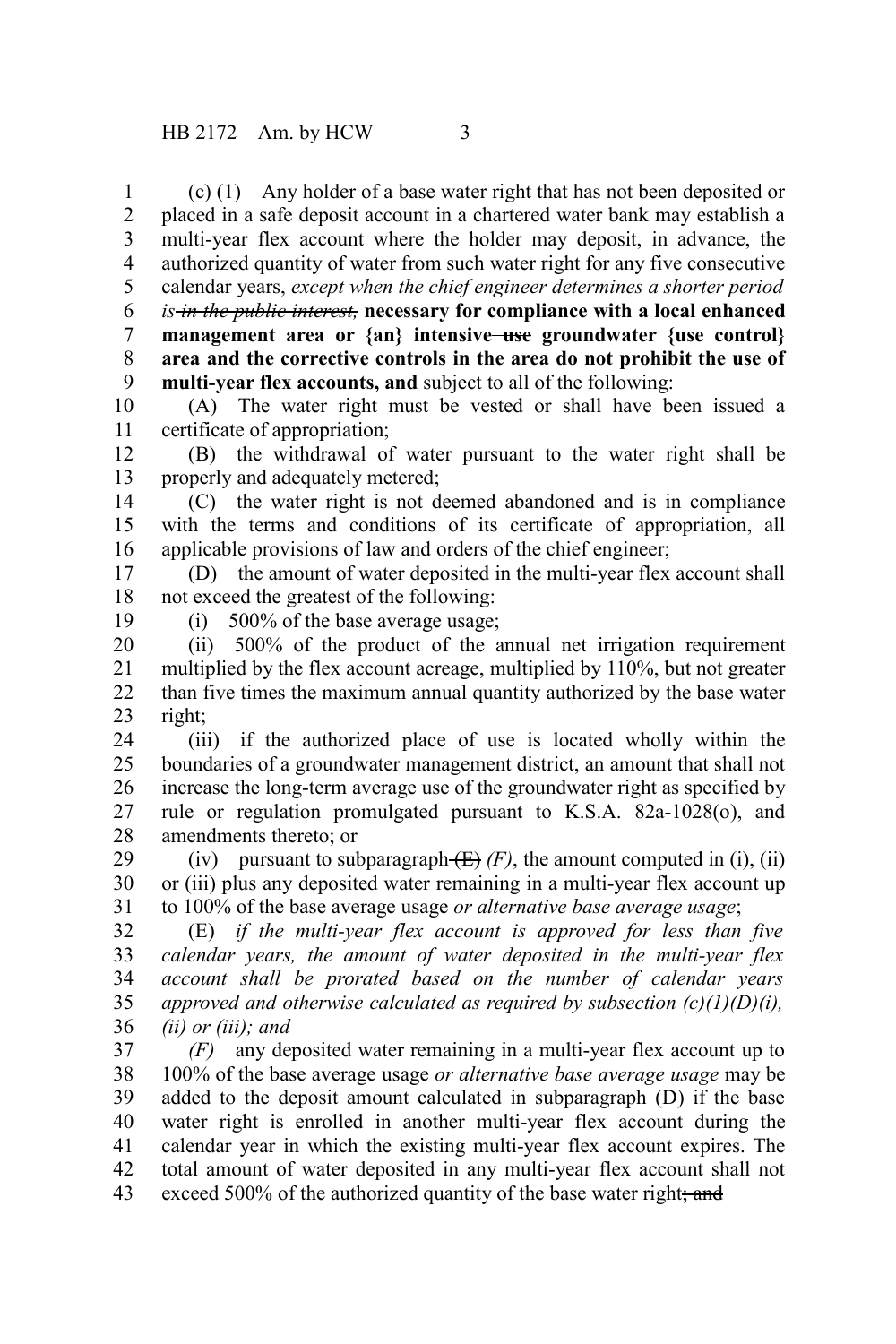(F) notwithstanding any other provisions of this subsection, except when the base water right is suspended due to the issuance of a two-year term permit in a designated drought emergency area for 2011 and 2012, the quantity of water deposited into a multi-year flex account shall be reduced by the quantity of water used in excess of the maximum annual quantity of the base water right during 2011 if the application for a multiyear flex account is filed with the chief engineer on or before July 15, 2012. 1 2 3 4 5 6 7 8

(2) The provisions of K.A.R. 5-5-11 are limited to changes in annual authorized quantity and shall not apply to this subsection. 9 10

(d) The chief engineer shall implement a program providing for the issuance of term permits to holders of groundwater water rights who have established flex accounts in accordance with this section. Such term permits shall authorize the use of water in a flex account at any time during the five consecutive calendar years for which the application for the term permit authorizing a multi-year flex account is made, without annual limits on such use. 11 12 13 14 15 16 17

(e) Term permits provided for by this section shall be subject to the following: 18 19

(1) A separate term permit shall be required for each point of diversion authorized by the base water right. 20 21

(2) The quantity of water authorized for diversion shall be limited to the amount deposited pursuant to subsection  $(c)(1)(D)$ . 22 23

(3) The rate of diversion for each point of diversion authorized under the term permit shall not exceed the rate of diversion for each point of diversion authorized under the base water right. 24 25 26

(4) The authorized place of use shall be the place of use or a subdivision of the place of use for the base water right. Any approval of an application to change the place of use of the base water right shall automatically result in a change to the place of use for the term permit. 27 28 29 30

(5) The point of diversion authorized by the term permit shall be specified by referencing one point of diversion authorized by the base water right at the time the multi-year flex account term permit application is filed with the chief engineer or at the time any approvals changing such referenced point of diversion of the base water right are approved during the multi-year flex account period. For a base water right with multiple points of diversion, each point of diversion authorized by a term permit shall receive a specific assignment of a maximum authorized quantity of water, assigned proportionately to the authorized annual quantities of the respective points of diversion under the base water right. 31 32 33 34 35 36 37 38 39 40

(6) The chief engineer may establish, by rules and regulations, criteria for such term permits. 41 42

(7) Except as explicitly provided for by this section, such term 43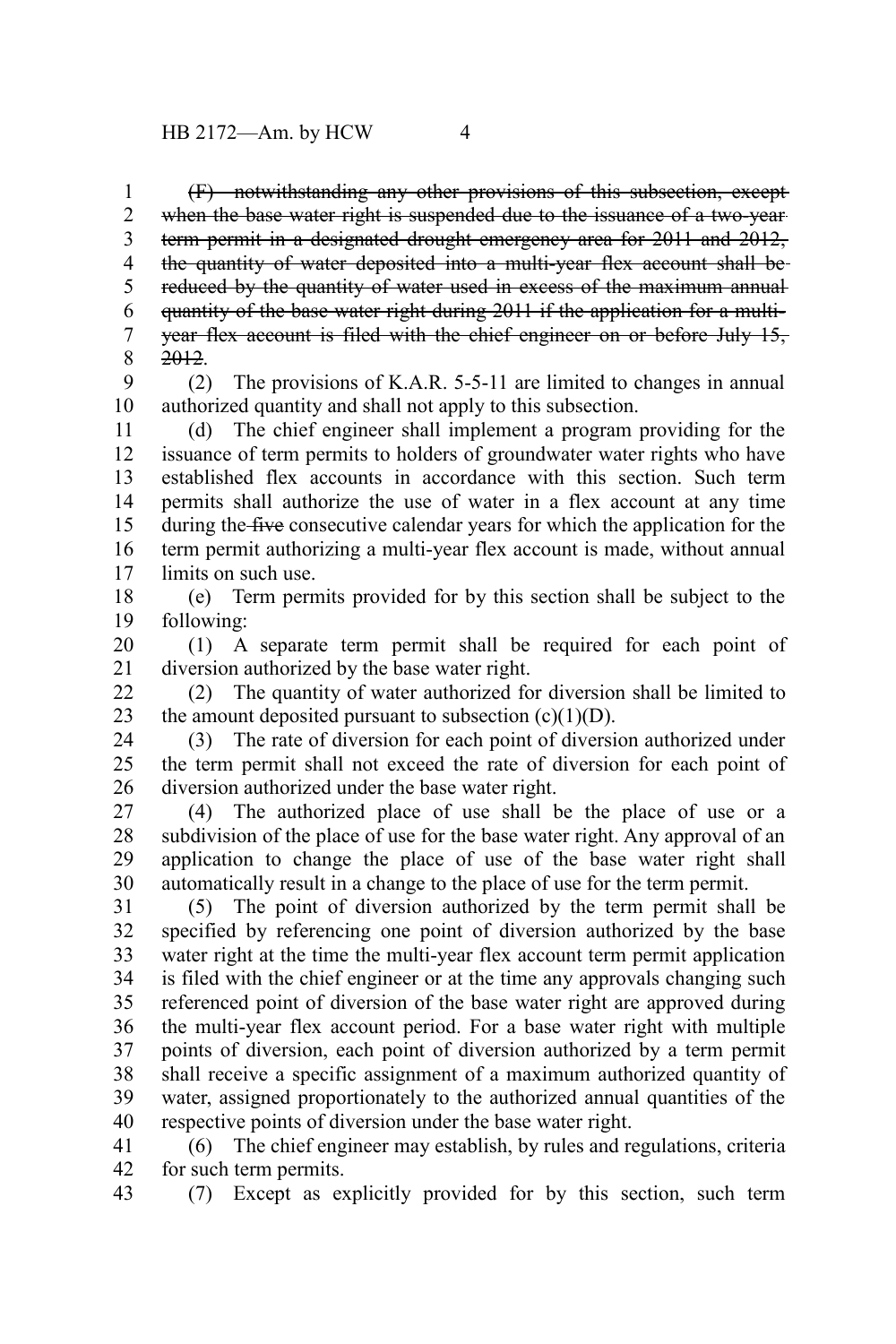permits shall be subject to all provisions of the Kansas water appropriation act, and rules and regulations adopted under such act, and nothing in this section shall authorize impairment of any vested right or prior appropriation right by the exercise of such term permit. 1 2 3 4

(f) An application for a multi-year flex account shall be filed with the chief engineer on or before December 31 of the first year of the multi-year flex account term for which the application is being made. 5 6 7

(g) All costs of administration of this section shall be paid from fees for term permits provided for by this section. Any appropriation or transfer from any fund other than the water appropriation certification fund for the purpose of paying such costs shall be repaid to the fund from which *where* such appropriation or transfer is made. At the time of repayment, the secretary of agriculture shall certify to the director of accounts and reports the amount to be repaid and the fund to be repaid. Upon receipt of such certification, the director of accounts and reports shall promptly transfer the amount certified to the specified fund. 8 9 10 11 12 13 14 15 16

(h) The fee for a multi-year flex account term permit shall be the same as specified for other term permits in K.S.A. 82a-708c, and amendments thereto<del>, except as follows:</del> 17 18 19

(1) If the base water right is currently suspended due to the issuance of a two-year term permit in a designated drought emergency area for 2011 and 2012, then a holder of such term permit shall be subject to a \$200 application fee for a multi-year flex account term permit if the application is filed on or before July 15, 2012; or 20 21 22 23 24

(2) if water use under the authority of the base water right exceeded the maximum annual quantity authorized by the base water right during 2011 and the holder of the base water right files an application for approval of a multi-year flex account term permit on or before July 15, 2012, then the application fee shall be \$600. 25 26 27 28 29

(i) The chief engineer shall have full authority pursuant to K.S.A. 82a-706c, and amendments thereto, to require any additional measuring devices and any additional reporting of water use for term permits issued pursuant to this section. Failure to comply with any measuring or reporting requirement may result in a penalty, up to and including the revocation of the term permit and the suspension of the base water right for the duration of the term permit period. 30 31 32 33 34 35 36

(j) The chief engineer shall submit a written report on the implementation of this section to the house standing committee on agriculture and natural resources and the senate standing committee on natural resources on or before February 1 of each year. 37 38 39 40

(k) This section shall be part of and supplemental to the Kansas water appropriation act. 41 42

Sec. 2. K.S.A. 82a-736 is hereby repealed. 43